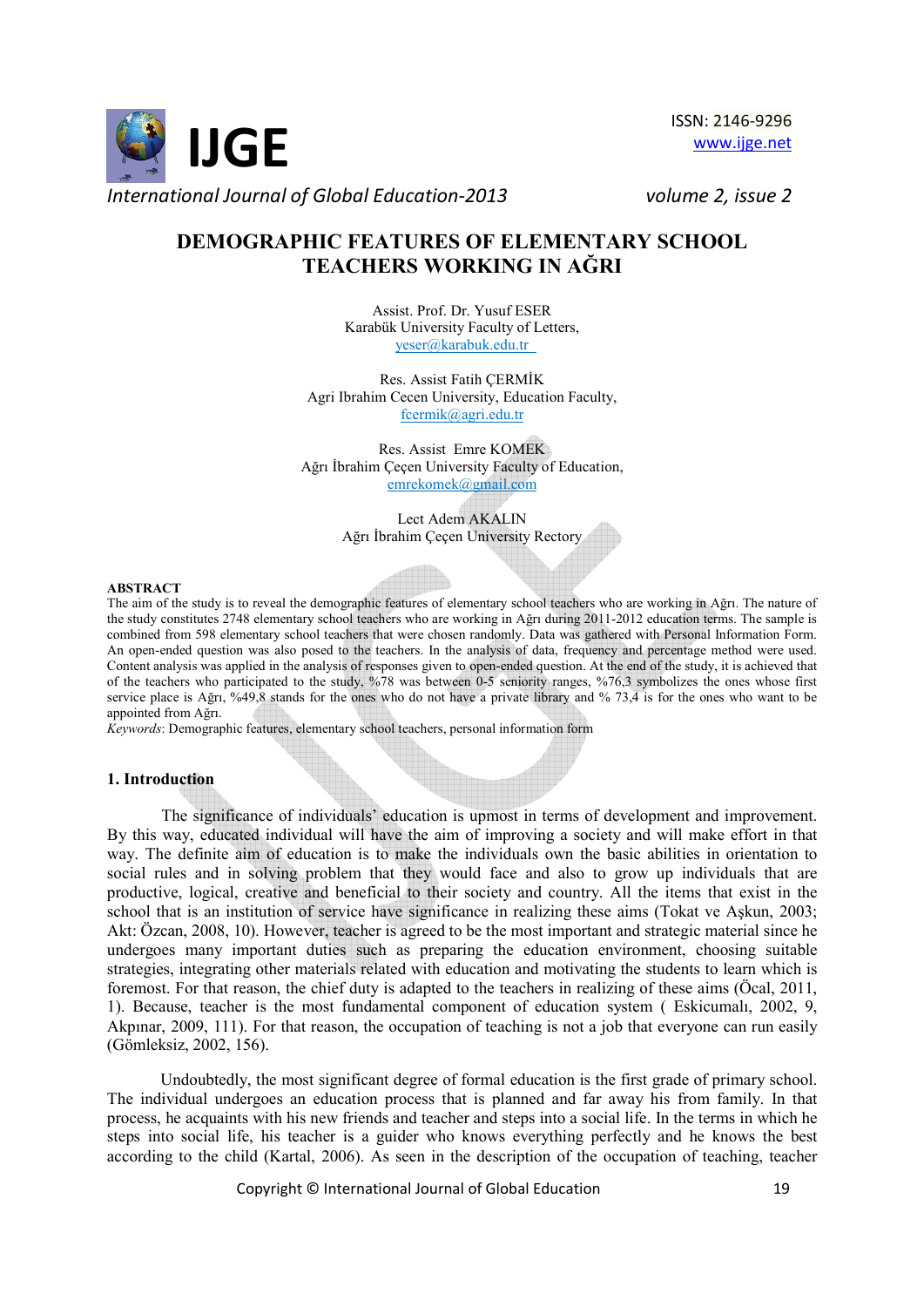

must be a model with his behaviours to the learning group (Sünbül, 2001, 233). The individual makes statements to his family such as "My teacher said that it is that way." However, he does not inform his teacher from his statements that he makes to his family. For that reason, elementary school training is an important occupation. In this regard, elementary school teachers should know child psychology well and bear the features such as patience, tolerance, resistance that socialization of children would be possible by the help of basic education. One of the reasons of that basic education is compulsory is that young generation is socialized at minimum degree (Tuzcu, 2001, 46). For this reason, teacher's quality is higher importance as a person who generates and shapes the process of education (Güzel, Özdöl, Oral, 2010, 243).

This higher importance of elementary school teachers for duty strengthens their place in society. For that reason, that they have the ability to be successful in their jobs is up to their satisfaction in terms of materially and morally in as much as they would be the initial factor in growing up the individuals of society. At the same time, since school teachers' motivation, job satisfaction, their satisfaction and dissatisfaction that they get from their jobs, demographic and personal features (gender, age, marital status, education level, status, seniority, service period, socio-cultural environment, etc.) are of significant items in achieving the goals of education, these materials have to be satisfied at least. If the quality of education is wanted to be improved, elementary school teachers should develop positive attitudes and behaviors towards teaching occupation (Özcan, 2008, 1). Teachers who dedicate themselves to teaching would make their jobs better.

Ağrı is one of the cities that are not good enough in terms of education level in the east of Turkey. This matter shows itself in central examinations. Its unsuccessfulness in the examinations such as YGS, LYS and SBS can be engaged with the fact that the importance that is necessary for education has not been showed hence primary school. In this regard, the features of elementary school teachers who would be a factor in growing up the students in required way were tried to be searched. The satisfaction of elementary school teachers in terms of their job and the desire of teachers both from Ağrı and not from Ağrı to leave Ağrı are the outstanding results in the study.

## **2. Method**

#### **2.1. The Nature and the sample of the study**

 Among 2748 teachers, 598 elementary school teachers working in primary schools in 2011-2012 education terms that are bound to Ağrı Province National Education Ministry participated.

## **2.2. Data Gathering Device**

Data of the study has been gathered with "Personal Information Questionnaire" that consists of 17 items and was prepared by the researchers; and also at the end of the study, an open-ended question was asked. The link to which the questionnaire that was created on electronic media was engaged was sent to e-mails, the participants had access to the questionnaire by clicking to the link and stated their opinions on electronic media.

#### **2.3. Data Analysis**

While the data was being transformed from electronic media to computer media, Excel table was used and it was transformed to SPSS 16 package program for Windows. Frequency and percentage analysis were used. However, content analysis was used in the analysis of the responses that were made to open-ended question.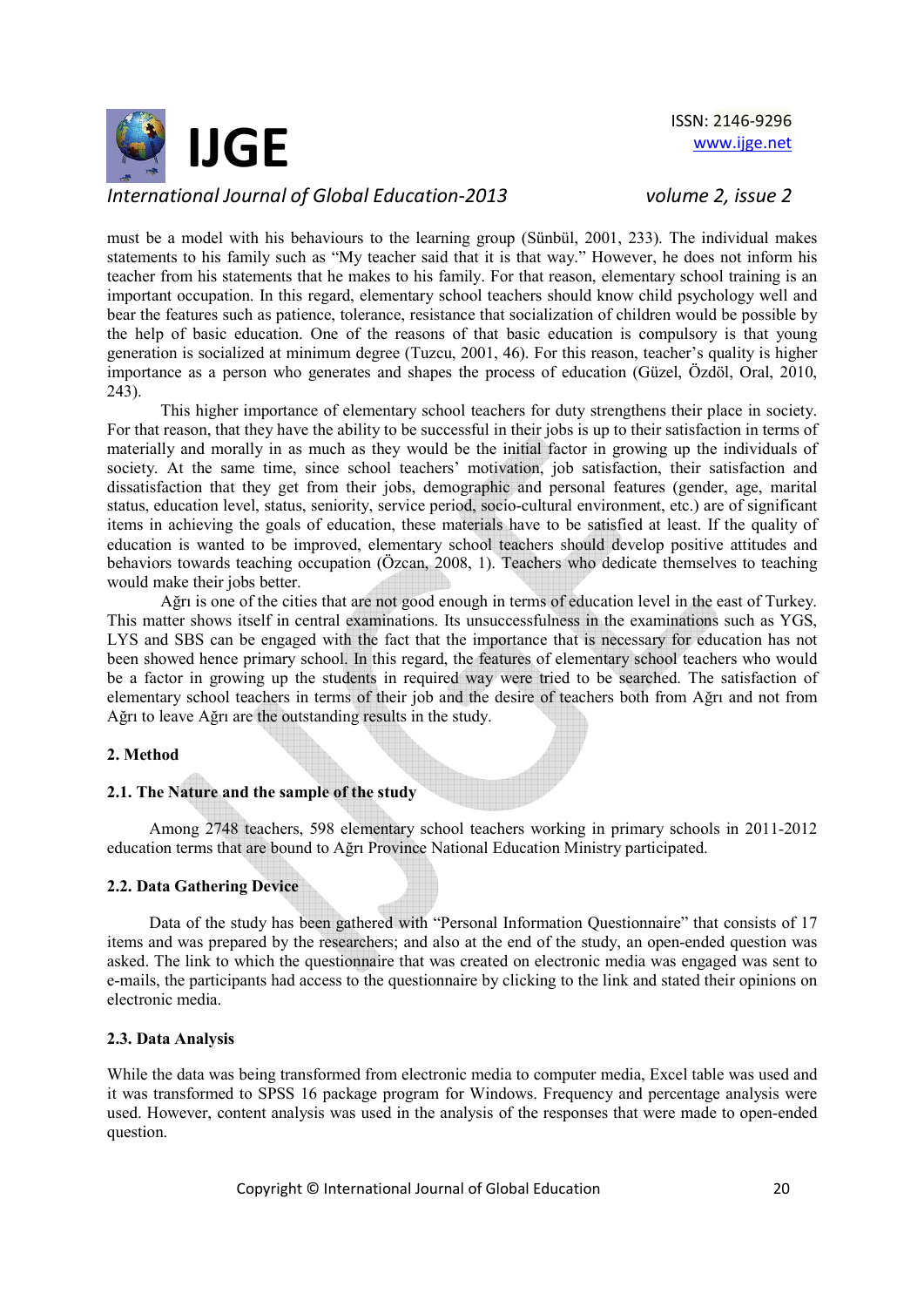

## **3. Findings**

At the end of the questionnaire, each item that is about the personal information of elementary school teachers was analyzed by handling with one by one and these findings were achieved:

|  | Table 1: Participants' range according to gender |
|--|--------------------------------------------------|
|--|--------------------------------------------------|

|       |        | Frequency Percent |       |  |
|-------|--------|-------------------|-------|--|
| Valid | Male   | 321               | 53,7  |  |
|       | Female | 277               | 46,3  |  |
|       | Total  | 598               | 100,0 |  |
|       |        |                   |       |  |

According to Table 1 that was prepared about the gender of elementary school teachers, of the teachers that participated to the study, 321 (%53,7) teachers are male and 277 (%46,3) teachers are female. When the divisions are tested, it can be said that a balanced division exists in terms of gender.

|  |  | Table 2: Participants' range according to age |  |
|--|--|-----------------------------------------------|--|
|--|--|-----------------------------------------------|--|

|       |                           | Frequency | Percent |  |
|-------|---------------------------|-----------|---------|--|
| Valid | $21-25$ year old          | 199       | 33,3    |  |
|       | $26-30$ year old          | 294       | 49,2    |  |
|       | 31-35 year old            | 59        | 9,9     |  |
|       | 36-40 year old            | 27        | 4,5     |  |
|       | 40 years old<br>and above | 19        | 3,2     |  |
|       | Total                     | 598       | 100,0   |  |
|       |                           |           |         |  |

According to the data that was achieved from Table 2, 199 (%33,3) teachers that participated to the study are between 21-25 year old, 294 (%49,2) teachers are between 26-30 year old, 59 (%9,9) teachers are between 31-35 year old, 27 (%4,5) teachers are between 36-40 year old and 19 (%3,2)teachers are 40 years old or above it. According to these results, it can be said that most of the teachers who are working in Ağrı or most of the participants who have taken part in such a study are young.

## **Table 3: Participants' range according to the seniority**

|                | Frequency | Percent | Valid Percent |
|----------------|-----------|---------|---------------|
| Valid 0-5 year | 453       | 75,8    | 75,8          |
| $6-10$ year    | 89        | 14,9    | 14,9          |
| $11-15$ year   | 31        | 5,2     | 5,2           |
| $16-20$ year   | 11        | 1,8     | 1,8           |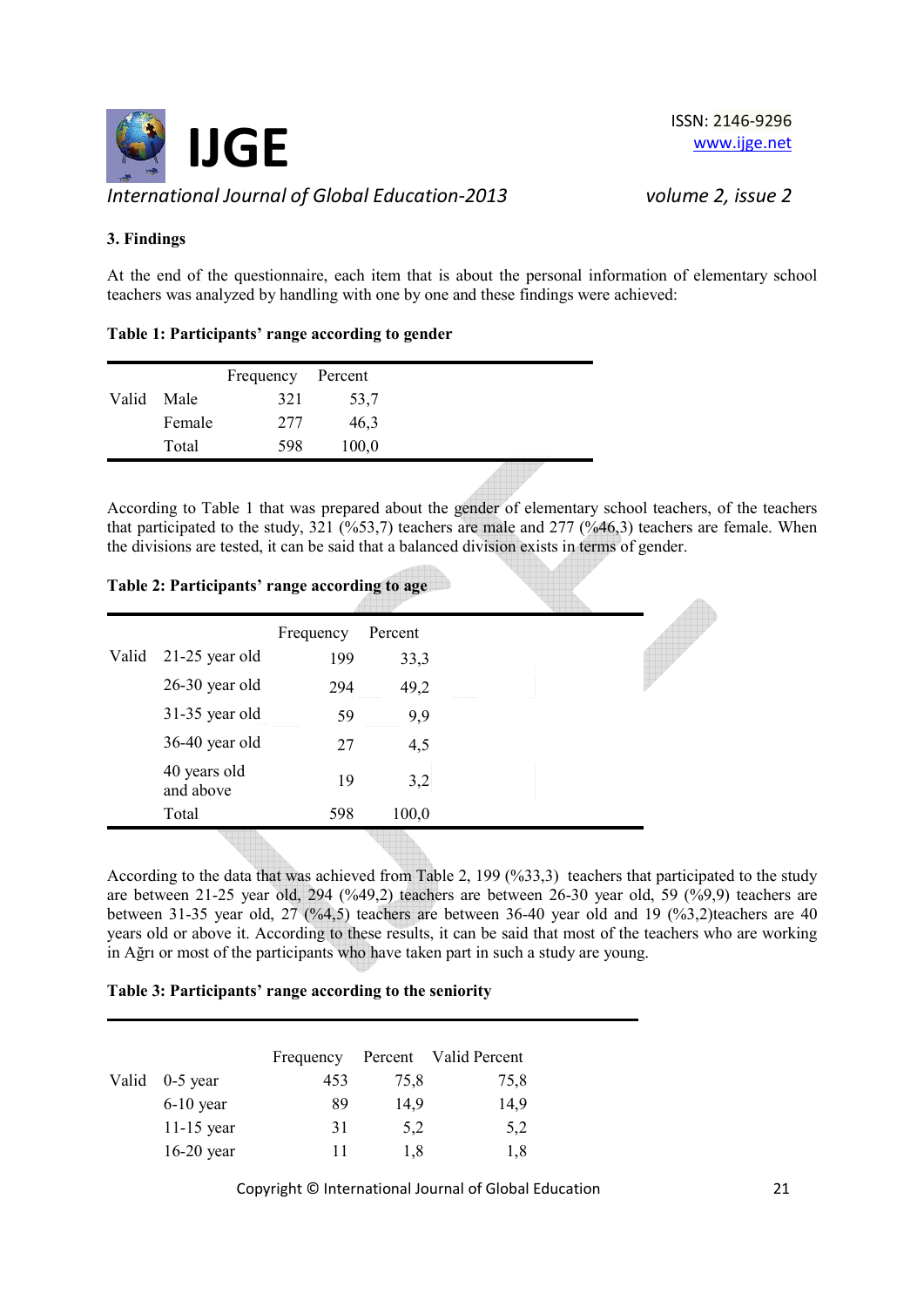

| 21 years or<br>above | 14  | 2,3   | 2,3   |  |
|----------------------|-----|-------|-------|--|
| Total                | 598 | 100,0 | 100,0 |  |

According to Table 3, of the teachers who participated to the study, 453 (%75,8) teachers have 0-5 year seniority, 89 (%14,9) teachers have 6-10 year seniority, 31 (%5,2) teachers have 11-15 year seniority, 11  $(\%1,8)$  teachers have 16-20 year seniority and 14  $(\%2,3)$  teachers have 21 years seniority or above. When table 2 and table 3 are analyzed together, it is seen that the teachers who are serving in the mentioned city are young and new in their jobs. From this perspective, it can be expected that teachers should be more qualified and more enthusiastic about their jobs.

# **Table 4: Participants' range according to that Ağrı is the first service place.**

|           |       | Frequency |       | Percent Valid Percent |  |
|-----------|-------|-----------|-------|-----------------------|--|
| Valid Yes |       | 456       | 76,3  | 76,3                  |  |
|           | No    | 142       | 23,7  | 23,7                  |  |
|           | Total | 598       | 100,0 | 100,0                 |  |
|           |       |           |       |                       |  |

In the responses about the question where the first service place is, it can be seen in Table 4 that the first service place of 456 (%76,3) teachers is Ağrı and the one of 142 (%23,7) teachers is not Ağrı.

|       |                                | Frequency |       | Percent Valid Percent |  |
|-------|--------------------------------|-----------|-------|-----------------------|--|
| Valid | <b>Education Faculty</b>       | 572       | 95,7  | 95,7                  |  |
|       | Science and Letters<br>Faculty |           | 1,2   | 1,2                   |  |
|       | <b>Education Institute</b>     |           | 1,2   | 1,2                   |  |
|       | Others                         | 12        | 2,0   | 2,0                   |  |
|       | Total                          | 598       | 100,0 | 100,0                 |  |

|  |  |  | Table 5: Participants' range according to the faculty from which they graduated |  |
|--|--|--|---------------------------------------------------------------------------------|--|
|--|--|--|---------------------------------------------------------------------------------|--|

In Table 5 that was prepared about from which faculty the teachers graduated, of the teachers that participated to the study, 572 ( $\%$ 95,7) teachers graduated from Education Faculty, 7 ( $\%$ 1,2) teachers graduated from Science and Letters Faculty, 7 (%1,2) teachers graduated from Education Institute and 12 (%2) teachers graduated from other faculties. According to these results, it can be said that most of teachers took the teaching education during the university life.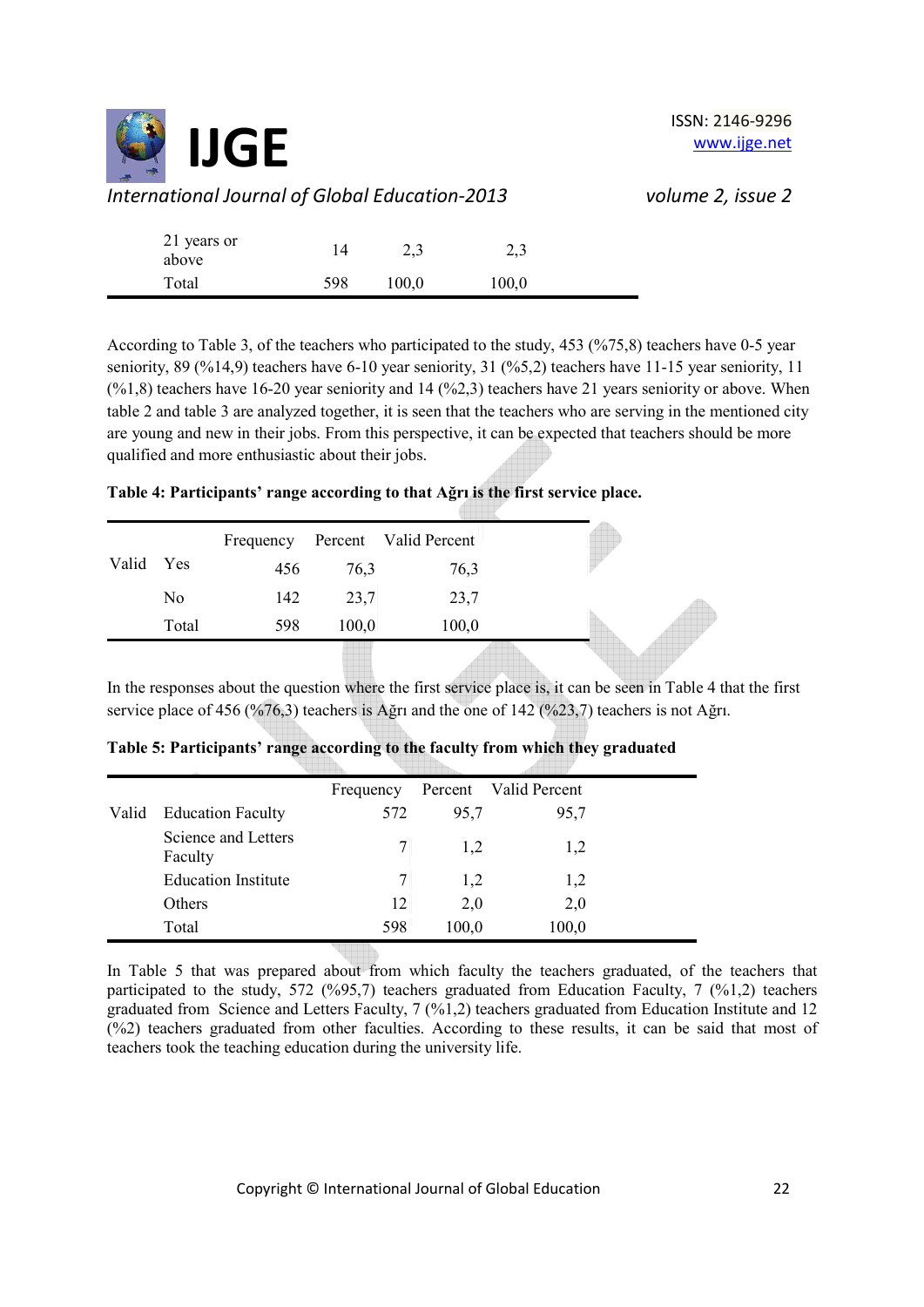

**Table 6: Participants' range according to the responses given to the question of 'Do you rent your house?'** 

|       |       |     |       | Frequency Percent Valid Percent |
|-------|-------|-----|-------|---------------------------------|
| Valid | Yes   | 499 | 83.4  | 83,4                            |
|       | No    | 99  | 16,6  | 16,6                            |
|       | Total | 598 | 100,0 | 100,0                           |

According to the Table 6, of the teachers who participated to the study, 499 (%83,4) teachers rent their houses and 99 (%16,6) teachers stay at their own houses. When most of teachers are thought as young and new, these results can be handled as the expected results.

|       | Table 7: Participants' range according to the responses given to the question of 'Do you have a |  |  |
|-------|-------------------------------------------------------------------------------------------------|--|--|
| car?' |                                                                                                 |  |  |

|           |       |     |       | Frequency Percent   Valid Percent |  |
|-----------|-------|-----|-------|-----------------------------------|--|
| Valid Yes |       | 128 | 21,4  | 21,4                              |  |
|           | No    | 470 | 78,6  | 78,6                              |  |
|           | Total | 598 | 100,0 | 100,0                             |  |
|           |       |     |       |                                   |  |

According to Table 7, 470 (%78,6) teachers do not have a car while 128 (%27,4) teachers have a car. While these results can be interpreted as teachers cannot buy car because they are new and young, there have been more car owners because either cars are cheaper than houses or the teachers are more eager to buy car when it is evaluated with the data in Table 6.

**Table 8: Participants' range according to the responses given to the question of 'Do you have a library?'** 

|       |            | Frequency |       | Percent Valid Percent |
|-------|------------|-----------|-------|-----------------------|
| Valid | <b>Yes</b> | 300       | 50,2  | 50,2                  |
|       | No         | 298       | 49.8  | 49.8                  |
|       | Total      | 598       | 100,0 | 100,0                 |

According to the Table 8, of the teachers that participated to the study, 298 (%49,8) teachers do not have a library while 300 (%50,2) teachers have library. This situation is an significant matter to be emphasized.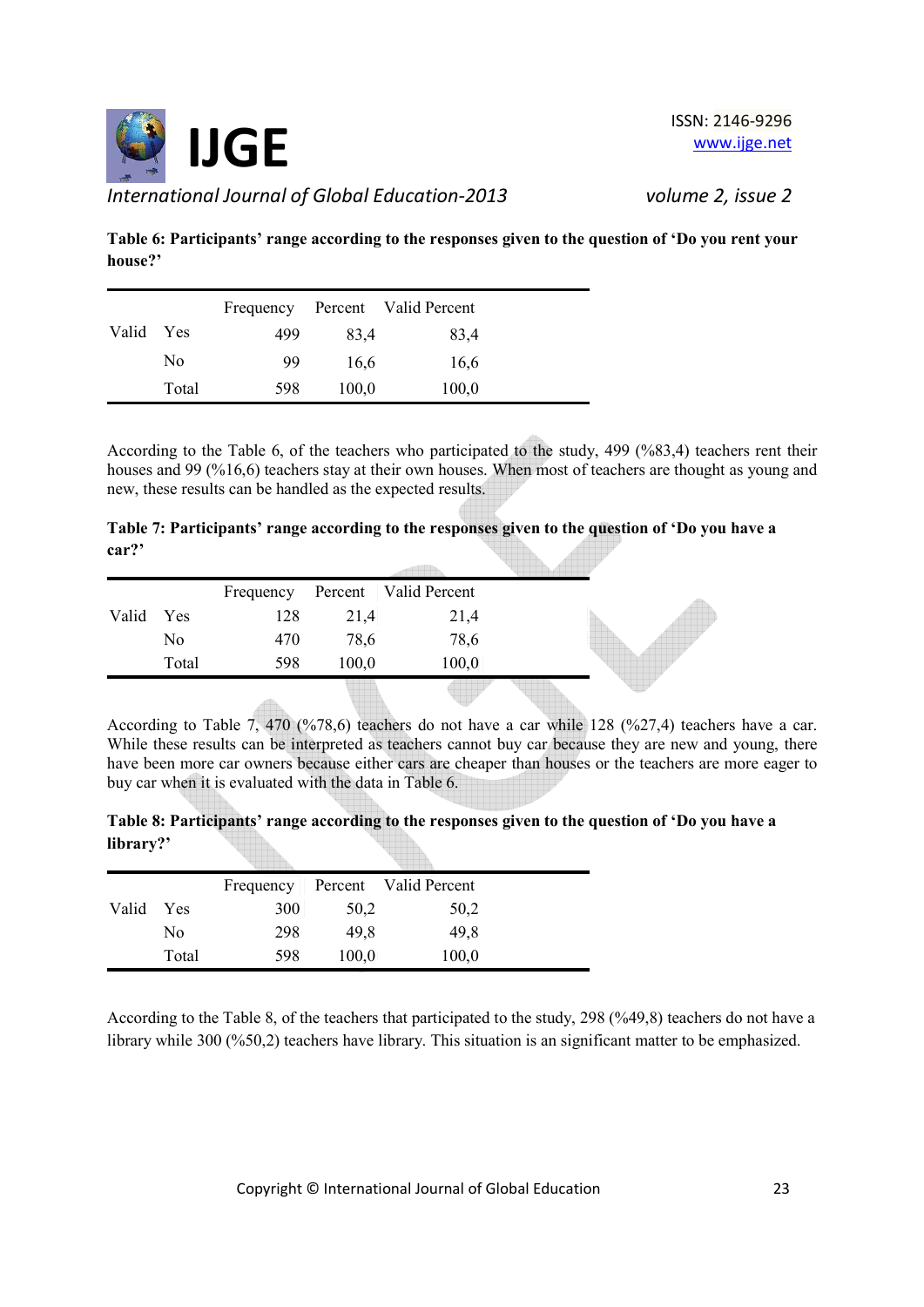

**Table 9: Participants' range according to staff pattern** 

<u>timba</u>

|       |                 | Frequency |       | Percent Valid Percent |
|-------|-----------------|-----------|-------|-----------------------|
| Valid | Permanent Staff | 564       | 94,3  | 94,3                  |
|       | Assigned Staff  | 26        | 4.3   | 4,3                   |
|       | Paid Staff      | 8         | 1.3   | 1,3                   |
|       | Total           | 598       | 100,0 | 100,0                 |

According to Table 9, of the teachers who participated to the study, 564 (%94,3) teachers are working as permanent staff, 26 (%4,3) teachers are working as assigned staff and 8 ( %1,3) teachers are serving as paid staff.

 $\sqrt{m_{\rm{th}}}$  .

|                    | Table 10: Participants' range according to the responses given to the question of 'Did you get in- |  |  |
|--------------------|----------------------------------------------------------------------------------------------------|--|--|
| service training?' |                                                                                                    |  |  |
|                    |                                                                                                    |  |  |

|           |       | Frequency |       | Percent   Valid Percent |  |
|-----------|-------|-----------|-------|-------------------------|--|
| Valid Yes |       | 521       | 87,1  | 87,1                    |  |
|           | No    | 77        | 12.9  | 12,9                    |  |
|           | Total | 598       | 100,0 | 100,0                   |  |
|           |       |           |       |                         |  |

According to the Table 10, of the teachers who participated to the study, it is seen that 521 ( %87,1) teachers got in-service training and 77 (%12,9) teachers did not get in-service training.

|                      | Table 11: Participants' range according to the responses given to the question of 'Did you get post- |
|----------------------|------------------------------------------------------------------------------------------------------|
| graduate education?' |                                                                                                      |
|                      |                                                                                                      |

|       |                        | Frequency |       | Percent Valid Percent |  |
|-------|------------------------|-----------|-------|-----------------------|--|
| Valid | N <sub>0</sub>         | 563       | 94,1  | 94,1                  |  |
|       | Master Degree Student  | 24        | 4,0   | 4,0                   |  |
|       | Master Degree Graduate |           | 1.8   | 1,8                   |  |
|       | Total                  | 598       | 100,0 | 100,0                 |  |
|       |                        |           |       |                       |  |

According to Table 11, of the teachers who participated to the study, 24 (%4) teachers are master degree student, 11 (%1,8) teachers are master degree graduate and 563 (%94,1) teachers did not take any post graduate education. In the study that Adıgüzel, Ünsal, Karadağ (2011) made, it was found out that %16,18 of the teachers got post graduate education. From both two studies, it can be inferred that teachers do not care about post graduate education.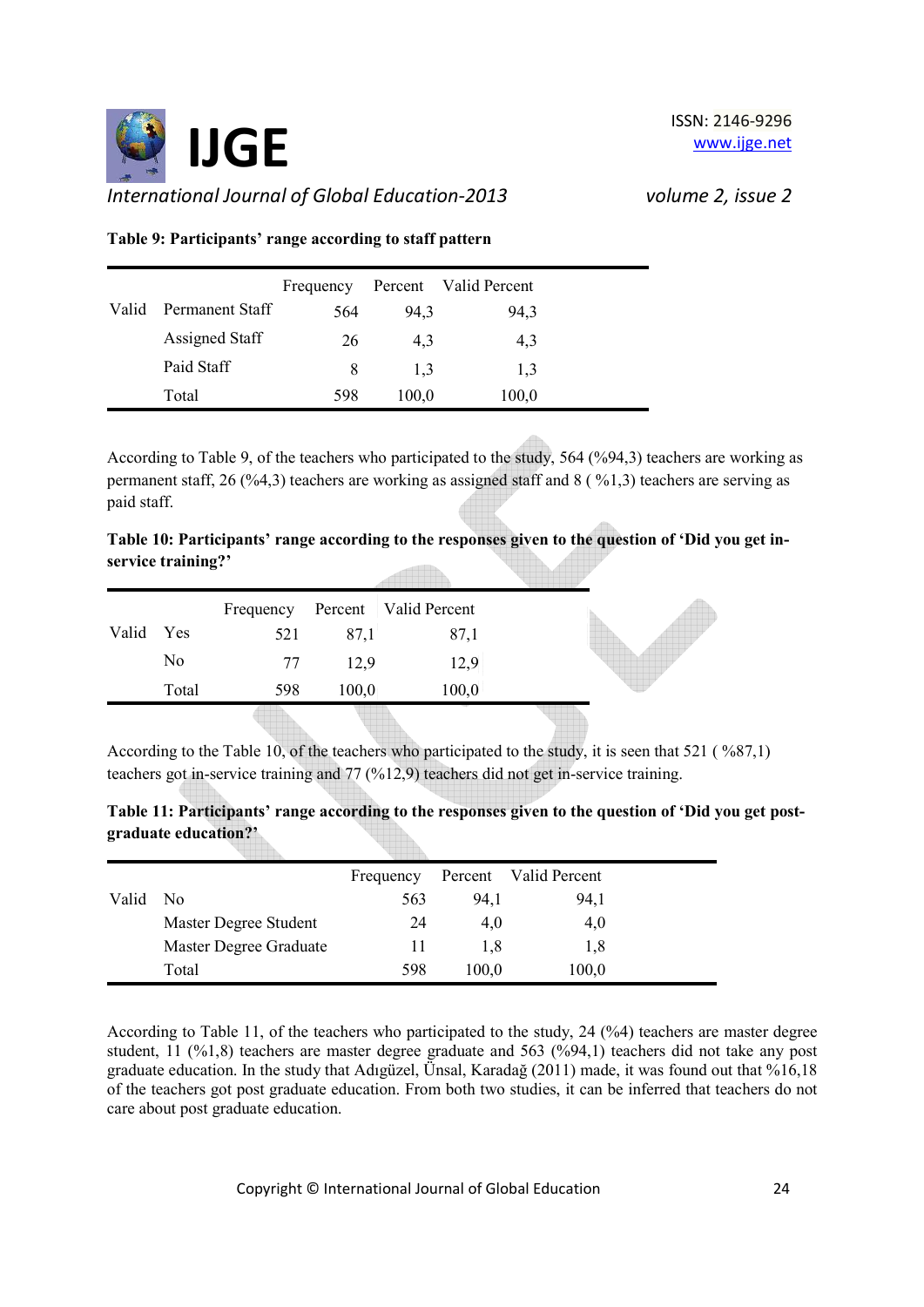

**Table 12: Participants' range according to the responses given to the question of 'Are there any teachers in your family apart from you?'** 

|       |            | Frequency |       | Percent Valid Percent |
|-------|------------|-----------|-------|-----------------------|
| Valid | <b>Yes</b> | 305       | 51,0  | 51,0                  |
|       | No         | 293       | 49.0  | 49.0                  |
|       | Total      | 598       | 100,0 | 100,0                 |

According to Table 12, of the teachers who participated to the study, it is seen that 305 (%51) teachers have teachers apart from themselves while 293 (%49) teachers do not have any teachers apart from themselves.

**Table 13: Participants' range according to the responses given to the question of 'Do you suggest to be a teacher?'** 

|       |       | Frequency |       | Percent Valid Percent |  |
|-------|-------|-----------|-------|-----------------------|--|
| Valid | Yes   | 337       | 56,4  | 56,4                  |  |
|       | No    | 261       | 43,6  | 43,6                  |  |
|       | Total | 598       | 100,0 | 100,0                 |  |
|       |       |           |       |                       |  |

According to Table 13, of the teachers who participated to the study, 337 ( %56,4) teachers suggest to be a teacher while 261 (%43,6) teachers do not. Even though they do not have a car or stay in their own houses, their suggestions about being teacher to the next generation may be result from their satisfaction that they get from their jobs and the fact that teaching occupation is one of the most guaranteed occupations. When it is evaluated with the data that was found in Table 12, it is seen that teachers consider teaching as a life style and that they became teacher with the suggestion of being teacher.

| Table 14: Participants' range according to the responses given to the question of 'Do you have an |  |  |
|---------------------------------------------------------------------------------------------------|--|--|
| extra job?'                                                                                       |  |  |

|       |            |     |       | Frequency Percent Valid Percent |
|-------|------------|-----|-------|---------------------------------|
| Valid | <b>Yes</b> | 15  | 2,5   | 2,5                             |
|       | No         | 583 | 97,5  | 97,5                            |
|       | Total      | 598 | 100,0 | 100,0                           |

According to Table 14, of the teachers who participated to the study, 583 (%97,5) teachers do not have extra jobs while 15 (%2,5) teachers have extra jobs. When it is thought whether Ağrı's conditions are suitable to work, it can be resulted from either they cannot find a suitable place to work or they do not need extra job.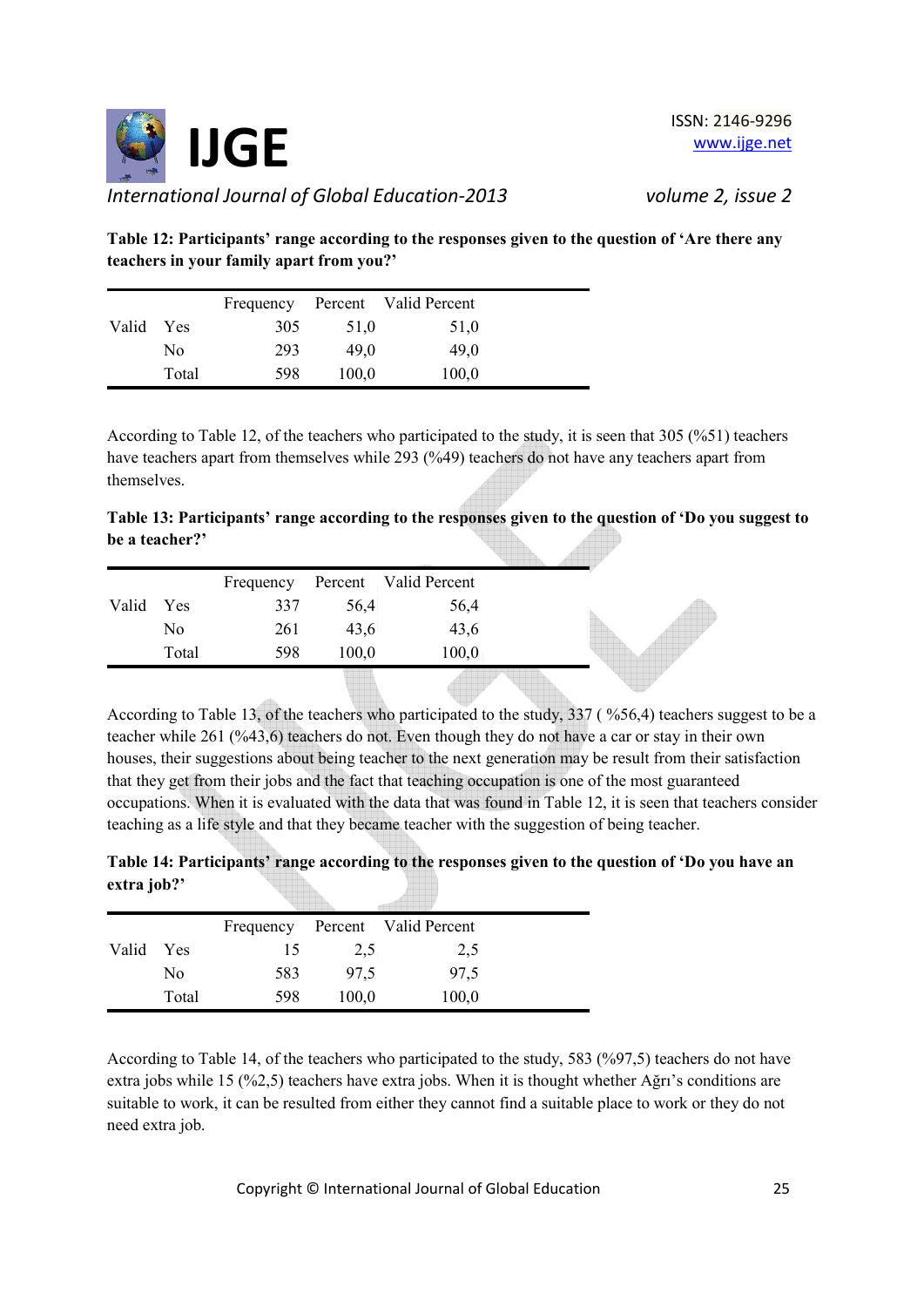

**Table 15: Participants' range according to the responses given to the question of 'Do you suggest to work in Ağrı?'** 

|       |            | Frequency |       | Percent Valid Percent |
|-------|------------|-----------|-------|-----------------------|
| Valid | <b>Yes</b> | 199       | 33.3  | 33,3                  |
|       | No         | 399       | 66,7  | 66,7                  |
|       | Total      | 598       | 100,0 | 100,0                 |

According to Table 15, of the teachers who participated to the study, 199 (%33,3) teachers suggest to work in Ağrı with the thought that Ağrı is a suitable place to work while 399 (%66.7) teachers do not suggest to work in Ağrı. This situation has to be searched in a detailed way. The open-ended question that was asked at the end of the questionnaire may enlighten this situation.

|                      | Table 16: Participants' range according to the responses given to the question of 'Do you want to be |  |  |
|----------------------|------------------------------------------------------------------------------------------------------|--|--|
| indicted from Ağrı?' |                                                                                                      |  |  |

|         |        | Frequency |       | Percent Valid Percent |  |
|---------|--------|-----------|-------|-----------------------|--|
| Valid   | Yes    | 439       | 73,4  | 81,6                  |  |
|         | No     | 99        | 16,6  | 18,4                  |  |
|         | Total  | 538       | 90,0  | 100,0                 |  |
| Missing | System | 60        | 10,0  |                       |  |
| Total   |        | 598       | 100,0 |                       |  |
|         |        |           |       |                       |  |

Upon the question about being inducted to another city from Ağrı, it is indicated in Table 16 that 439  $(\frac{673,4}{60})$  teachers of the participants want to be inducted while 99 (%16,6) teachers do not want to be inducted. 60 teachers did not give any answer to this question. It can be inferred from the desire of teachers to be inducted that Ağrı is unsatisfying in the satisfaction of teachers

# **Findings that were gathered from qualitative data**

Findings that were gathered from the responses that were given to the open-ended question of 'What are your reasons to be inducted or not?' as parallel to the questions of 'Where is your hometown?' and 'Do you want to be inducted?' are listed below:

# **Regional divisions of teachers according to their homelands**

## **Table 17: Regional divisions of teachers according to their homelands**

| Maddeler                |     |  |
|-------------------------|-----|--|
| Eastern Anatolia Region | 189 |  |
| Central Anatolia Region |     |  |
| Blacksea Region         |     |  |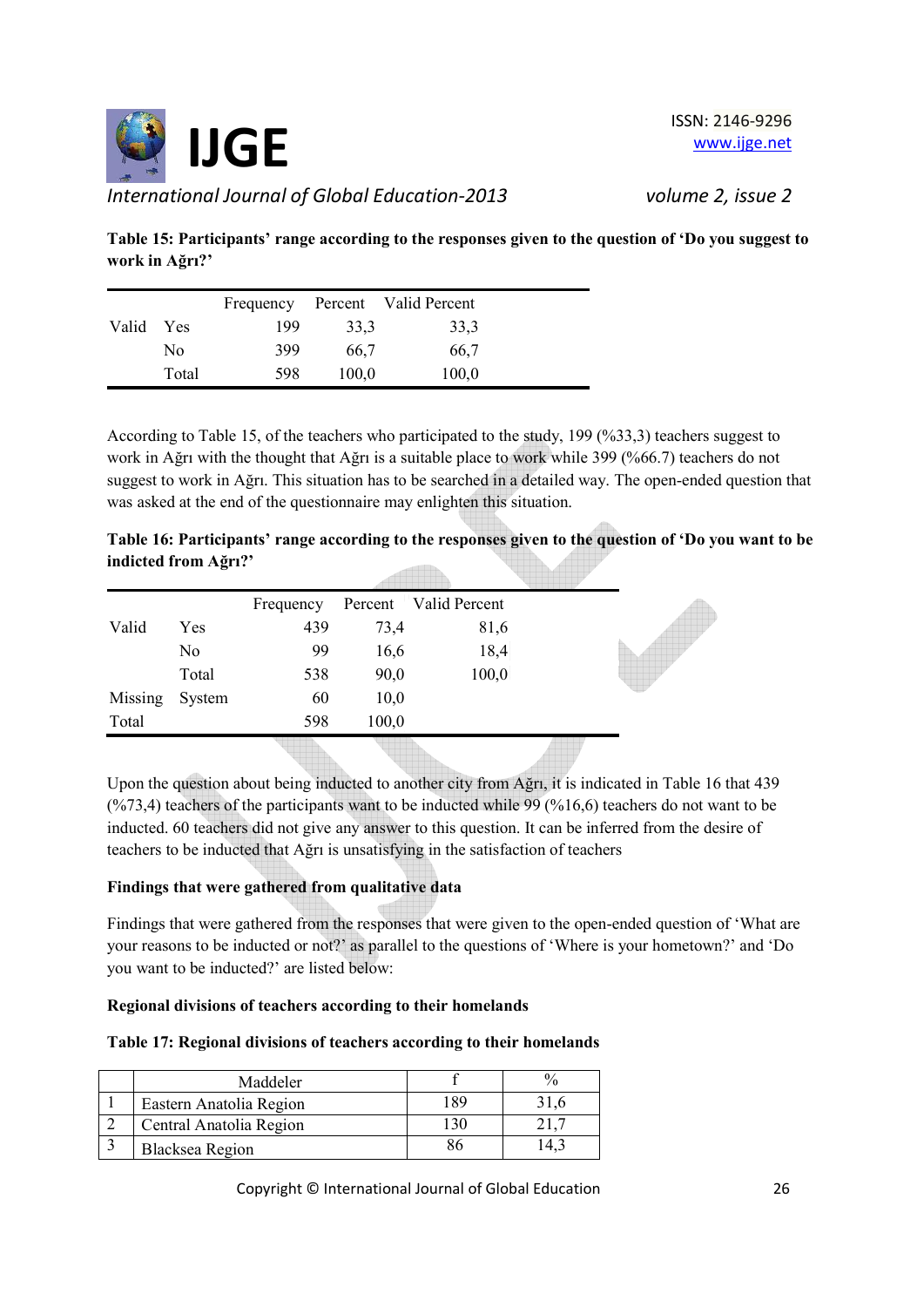

| Aegean Region                 |  |
|-------------------------------|--|
| Mediterranean Region          |  |
| Marmara Region                |  |
| South-eastern Anatolia Region |  |

According to Table 17, of the teachers who participated to the study, 189 (%31,6) teachers are from Eastern Anatolia Region, 70 (%11,7) teachers are from Aegean Region, 130 (%21,7) teachers are from Central Anatolia Region, 45 (%7,5) teachers are from Marmara Region, 9 (%1,5) teachers are from Southeastern Anatolia Region, 86 (%14,3) teachers are from Blacksea Region and 69 (%11,5) teachers are from Mediterranean Region. When it is analyzed in terms of province, of the teachers who participated to the study, 131 (%21,9) teachers are from Ağrı. The reason of this situation may be that the study was held in this city. 26 (%4,3) of teachers are from Konya, 21 (%3,5) teachers are from Ankara, 20 (%3,3) teachers are from Kayseri and Mersin. Teachers who participated to the study came from 72 different cities.

# **1. The analysis of responses that were given to the question of 'What are your reasons to be inducted or not?'**

|                | Maddeler                                     | f              |
|----------------|----------------------------------------------|----------------|
| $\mathbf{1}$   | The distance to homeland                     | 78             |
| $\overline{2}$ | Climate conditions                           | 71             |
| 3              | Lack of social life                          | 70             |
| 4              | Lowness of life standard                     | 64             |
| 5              | Service time in Ağrı                         | 46             |
| 6              | Lack of physical conditions of schools       | 39             |
| 7              | The desire to service in homeland            | 39             |
| 8              | Fellow working in another place              | 37             |
| 9              | The attitudes of management                  | 33             |
| 10             | Ignorance of parents                         | 32             |
| 11             | General attitude toward teachers in the city | 29             |
| 12             | The expensiveness of the city                | 22             |
| 13             | Cultural difference                          | 21             |
| 14             | Physical conditions of the city              | 20             |
| 15             | Problems about vocational development        | 19             |
| 16             | Highness of house rent and fuel              | 18             |
| 17             | <b>Transportation problems</b>               | 14             |
| 18             | Health opportunities                         | 12             |
| 19             | Not being appreciated                        | 11             |
| 20             | Doubt for future                             | 11             |
| 21             | Much more diplomacy when compared to         | $\overline{7}$ |
|                | other cities                                 |                |
| 22             | Students' language problem                   | $\overline{7}$ |
| 23             | Health problems                              | 6              |

# **Table 18: The reasons given by teachers who wanted to be inducted.**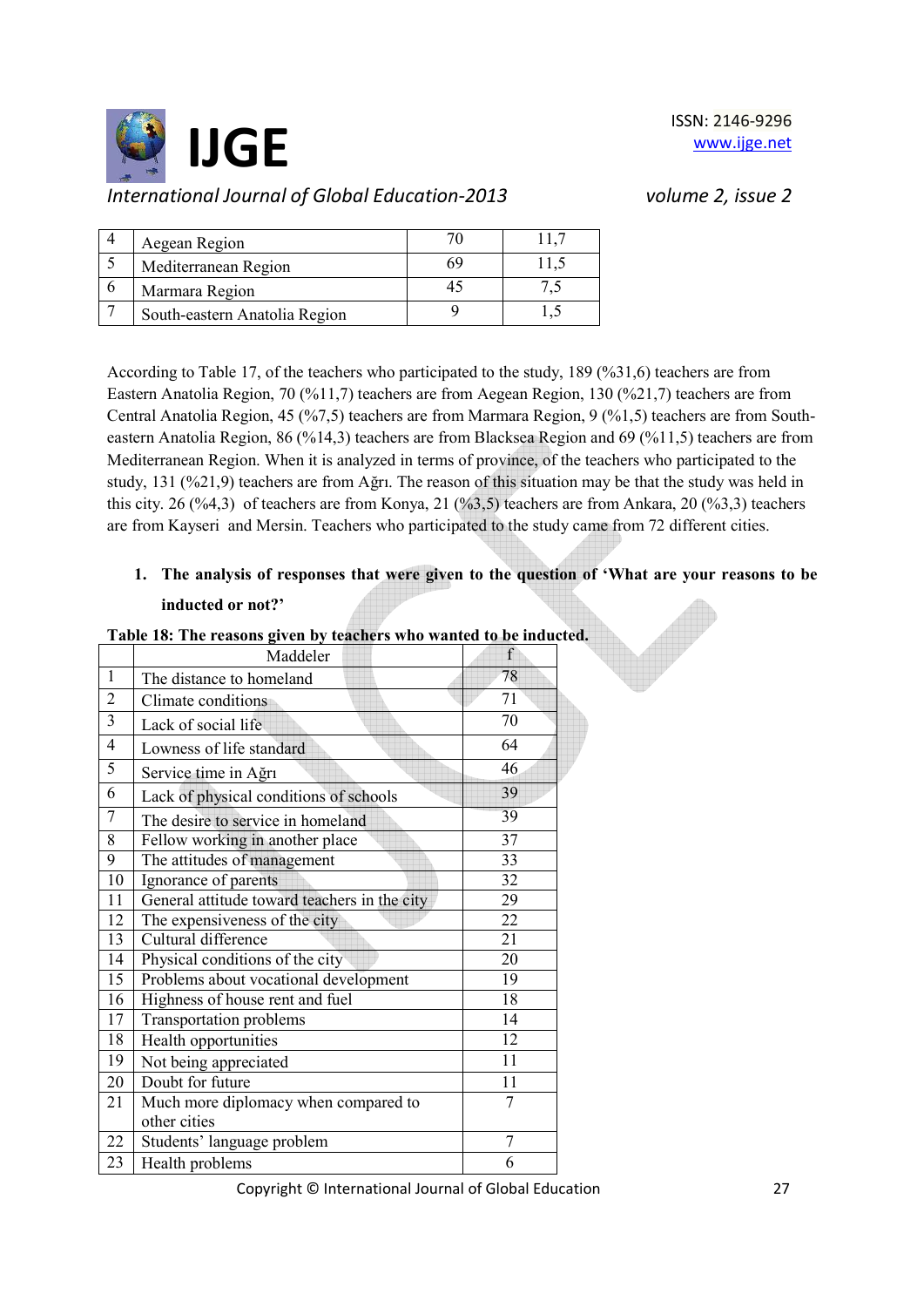

| 24 Not being able to find trade materials that are<br>wanted |  |
|--------------------------------------------------------------|--|
| 25 Not being able to work eagerly                            |  |

According to Table 18, the reasons of the teachers who participated to the study were gathered at 25 items. In this question, the right of marking more than one answer was offered to the participants. Among the reasons that teachers stated, 78 (%10,9) constitute as distance to homeland, 71 (%9,93) constitute as climate conditions, 70 (%9,79) constitute as lack of social life, 64 (%8,95) constitute as lowness of life standard, 46 (%6,43) constitute as Service time in Ağrı, 39 (%5,45) constitute as lack of physical conditions of schools and the desire to service in homeland, 37 (%5,17) constitute as fellow working in another city, 33 (%4,61) constitute as the attitudes of management, 32 (%4,47) constitute as ignorance of parents, 29 (%4,05) constitute as general attitude towards teacher in the city, 22 (%3,07) constitute as the expensiveness of the city, 21 (%2,93) constitute as cultural difference, 20 (%2,79) constitute as physical conditions of the city, 19 (%2,66) constitute as problems abour vocational development, 18 (%2,51) constitute as highness of house rent and fuel, 14 (%1,96) constitute as transportation problems, 12 (%1,68) constitute as health opportunities, 11 (%1,54) constitute as not being appreciated and doubt for future, 7'si (%0,98) constitute as much more diplomacy when compared to other cities and students' language problem, 6 (%0,84) constitute as health problems, 5 (%0,7) constitute as not being able to find trade materials that are wanted and 4 (%0,56) constitute as not being able to work eagerly.

Of 131 teachers who marked their homeland as Ağrı, 32 (%24,42) teachers stated their desire to be inducted from Ağrı. This is a necessary situation that must be analyzed. Some of the responses that teachers gave are below:

Teacher 44:

*"I want to be inducted from Ağrı province. I do not want to live in a under developed city of Turkey. I want to be inducted from Ağrı because of the bad effect that winters' being longer and harshness influenced on his psychology.* 

Teacher 66:

*"Ağrı is hard to live in terms of life and working conditions."* 

Teacher 92:

*"Even though I am from Ağrı, I want to be inducted. The reasons of ignorance of both parents and students, working conditions (inadequateness of equipment in the class and school; my class like hovel, etc) can be listed. The best side of my school is my colleagues and good managers."* 

In a study that he made (2004), Atmaca studied motivation situation of elementary school teachers who are working in Ağrı. According to the data he obtained at the end of study, he mentioned that the factors that decrease the motivation are climate conditions, transportation, language problem, physical inadequateness, the problem of public house, ignorance of parents, public attitude toward teaching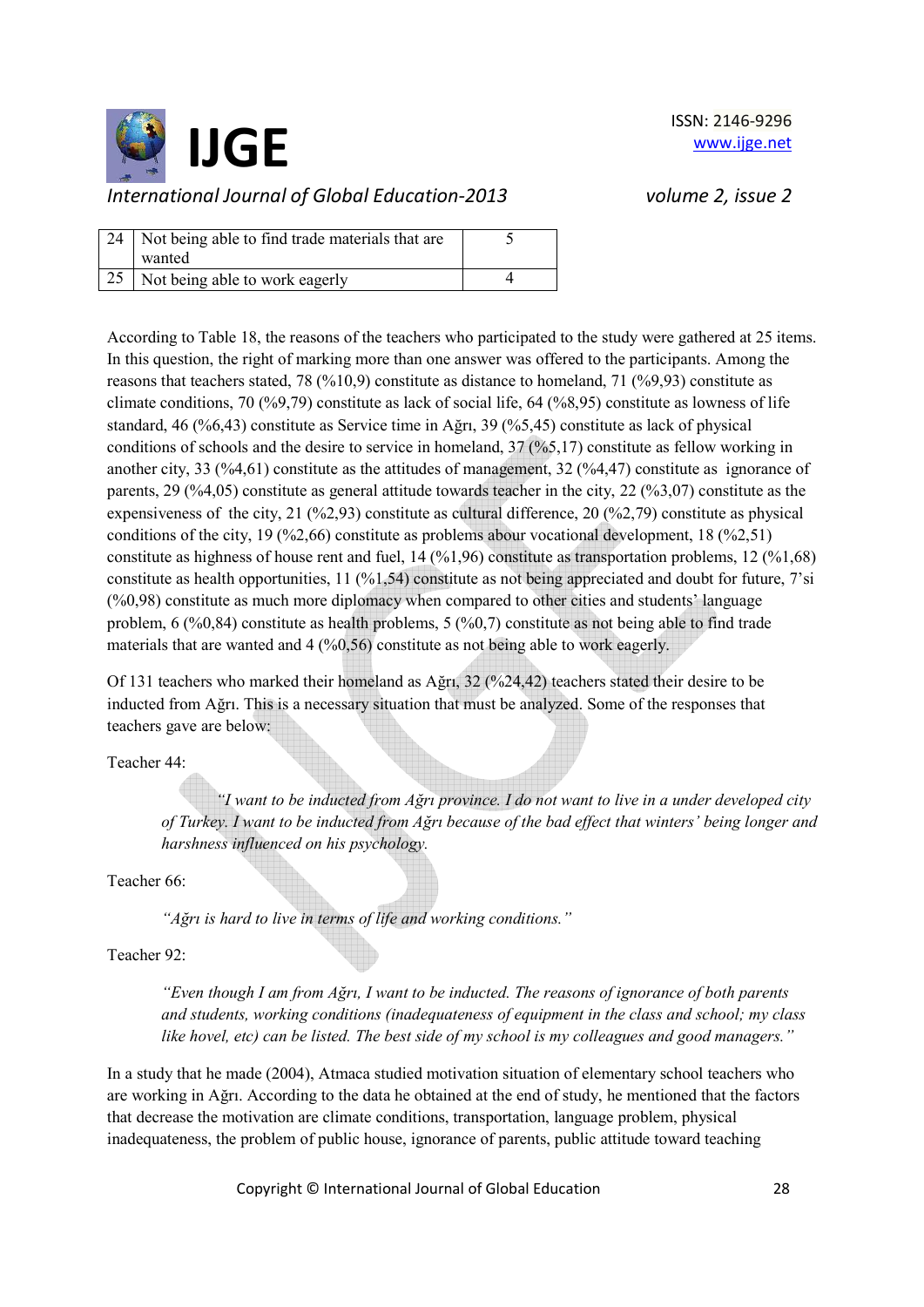

ISSN: 2146-9296 www.ijge.net

occupation, shortage of social life and insufficiency of salary. At the end of this study, similar results were obtained.

# **Table 19: Reasons that teachers who said 'I do not want to be inducted' stated**

|                | <b>Items</b>                                                      |             |
|----------------|-------------------------------------------------------------------|-------------|
| 1              | Being from Ağrı                                                   | 53          |
| $\overline{2}$ | City's being more peaceful and quieter than other<br>cities       | 28          |
| $\mathbf{3}$   | Because of compulsory service                                     | 24          |
| 4              | Being idealist                                                    | 17          |
| 5              | Although I want to move away, I cannot since it is<br>my homeland |             |
| 6              | City's being to close to my homeland                              | $\mathbf 3$ |
|                |                                                                   |             |

According to Table 19, reasons of teachers who participated to the study not to move away from Ağrı are listed in 6 items. 53 (% 39,84) of the reasons that teacher who participated to study stated are being from Ağrı, 28 (%21,05) reasons are city's being more peaceful and quieter than other cities, 24 (%18,04) reasons are because of compulsory service, 17 (%12,78) reasons are being idealist, 8 (%6,01) reasons are although I want to move away, I cannot since it is my homeland and 3 (%2,25) reasons are city's being close to my homeland.

The statement of the teachers who said 'although I want to move away, I cannot since it is my homeland' is confusing and challenging. The opinions of teachers about this situation are listed below:

Teacher 123:

*"I started to work in Ağrı for my family were staying here and I am still working here. This is not to say that Ağrı is a liveable city or working in Ağrı is more economical. To live in Ağrı is always negative in terms of economy and Ağrı is a risky place. Economically, if we consider 2500 tl for fuel during a year and more clothes to buy for winter, it would be a big mistake when we compared to a person who works in west of Turkey. However, my family's being here is preventing me from moving away from Ağrı because of reasons such as duty of loyalty."* 

Teacher 264:

*"I have to work here because my family wants to live here..."* 

## **4. Comments**

When it is viewed generally, teachers are young and have a few years experience. Their schools being their first place where they were appointed requires their working more eagerly. The fact of most of them graduated from education faculty or they got formation lessons for teaching occupation during the university life shows that they were graduated by being prepared to this occupation.

Even though they are new teachers, they have established library for themselves and are trying to reflect the knowledge and the skills that they obtained into their job. The fact of more than half of the teachers